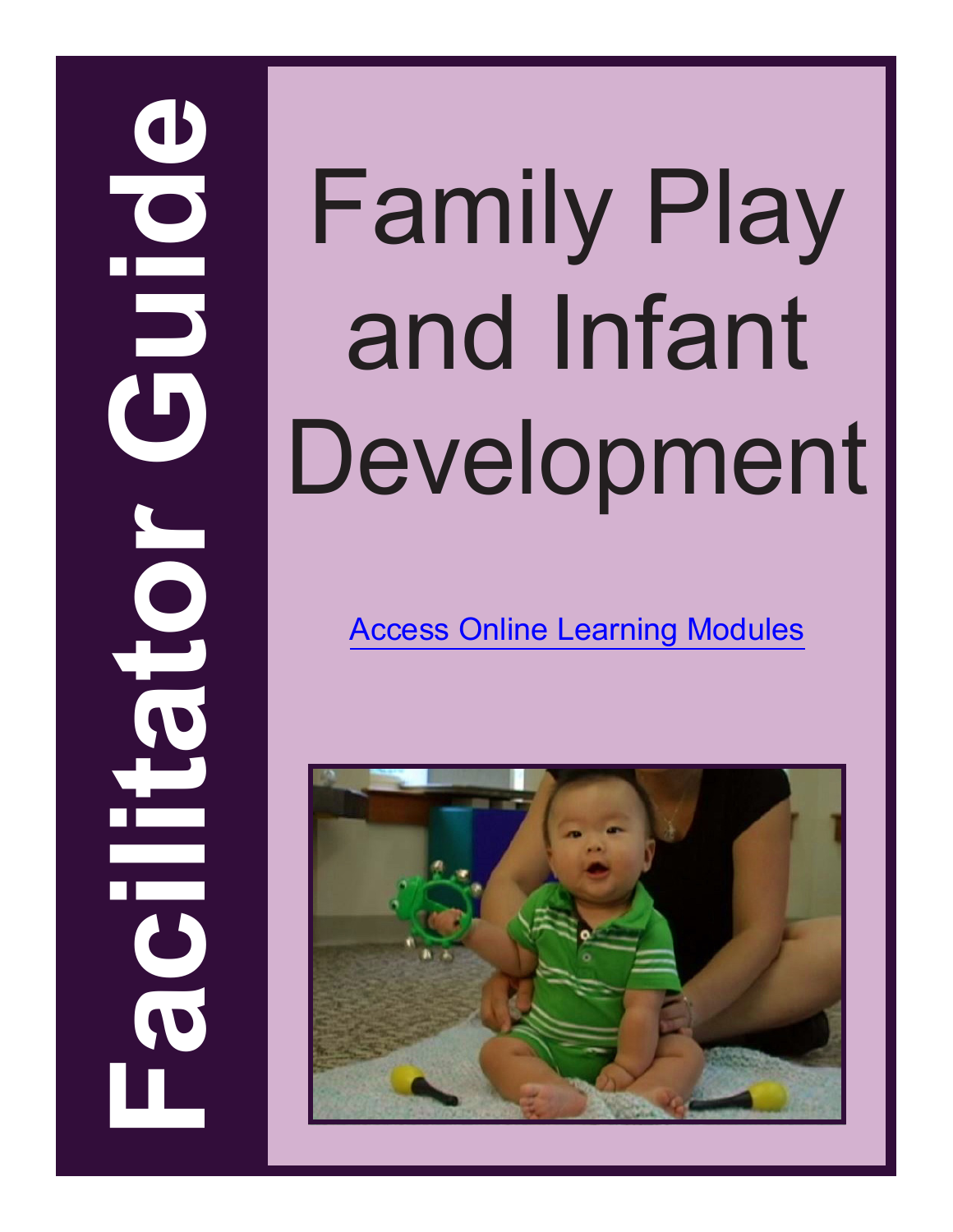#### **Note to facilitator:**

The online training module "Family Play and Infant Development" provides an excellent opportunity for home visitors who appreciate the flexibility of distance learning.

The pairing of the online training with a facilitated discussion (a proven more traditional method of education, whose efficacy is widely recognized) is innovative and provides for added value. The discussion allows for the sharing of personal experiences that help to illuminate the information in the module. It also provides opportunities to use the basic skills that are so essential for communication – "serve and return", listening, facial expressions, vocal intonation, eye contact - things that are absent from today's communication using technology. (In these days of emails, text messages, "selfies", and social media, it's nice to meet face-toface once in a while!) Also, laughter, stories, music, and role-plays as part of the discussion, injects an emotional component to the learning opportunity. These types of elements are incorporated into this Facilitator Guide.

Home visitors spend time with families that have an array of gifts, skills, cultures and many times challenges. The opportunity to share experiences, strategies, solutions, and successes with other family workers is much more powerful than completing the online education alone.

# \*\*\*\*\*\*\*\*\*\*\*\*\*\*\*\*\*\*\*\*\*\*\*\*\*\*\*\*\*\*\*\*\*\*\*\*\*\*\*\*\*\*\*\*\*\*\*\*\*\*\*\*\*\*\*\*\*\*\*\*\*\*\*\*\*\*\*\*\*\*\*\*\*\*

This Guide provides some ideas for a trainer or supervisor wishing to facilitate a follow-up discussion with a group of home visitors who have completed the module. It assumes that the facilitator has also completed the module and is familiar with its contents and resources. You don't necessarily have to be a content expert to lead the activities and discussions. Feel free to adjust and add your own creative ideas.

We hope you enjoy the process!

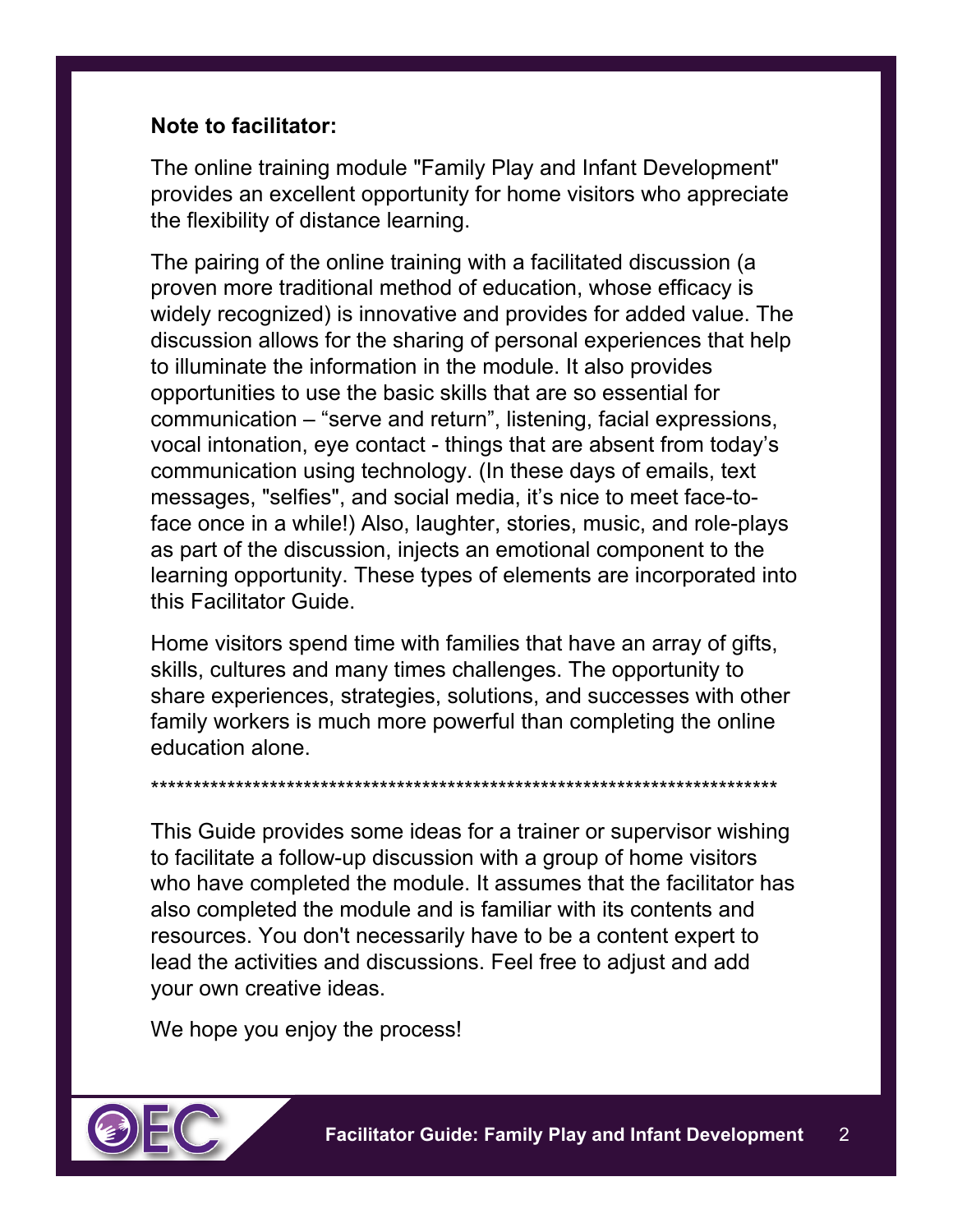#### **Introduction/Icebreaker**

Post the question: "What is Play?"

Begin the session by organizing participants into small groups. Ask each of them to think for a moment and then share with their group the one word that best describes play. After groups have discussed their words, review a definition of play as described in the article in this module "Rediscovering Play":

- Play is voluntary
- Play is intrinsically motivated
- Play is recreational

Pose a follow-up question: What then, is play for a baby?

Invite responses from the group, including ideas from the module which describe play with sound and turn-taking games.

#### **Review Learning Objectives**

After having completed this module, home visitors should be able to:

- 1. Describe family play and its importance in children's development.
- 2. Discuss how temperament, individual preferences and abilities, and family culture affect family play.
- 3. Help families recognize when infants are ready to participate in play.
- 4. Discuss various kinds of play between infants and adults or other children that promote attachment and early social behavior, cognitive abilities, language, and sensory-motor development.
- 5. Reflect on how to respond and engage in self-care when families have difficulty playing and engaging with their infants.

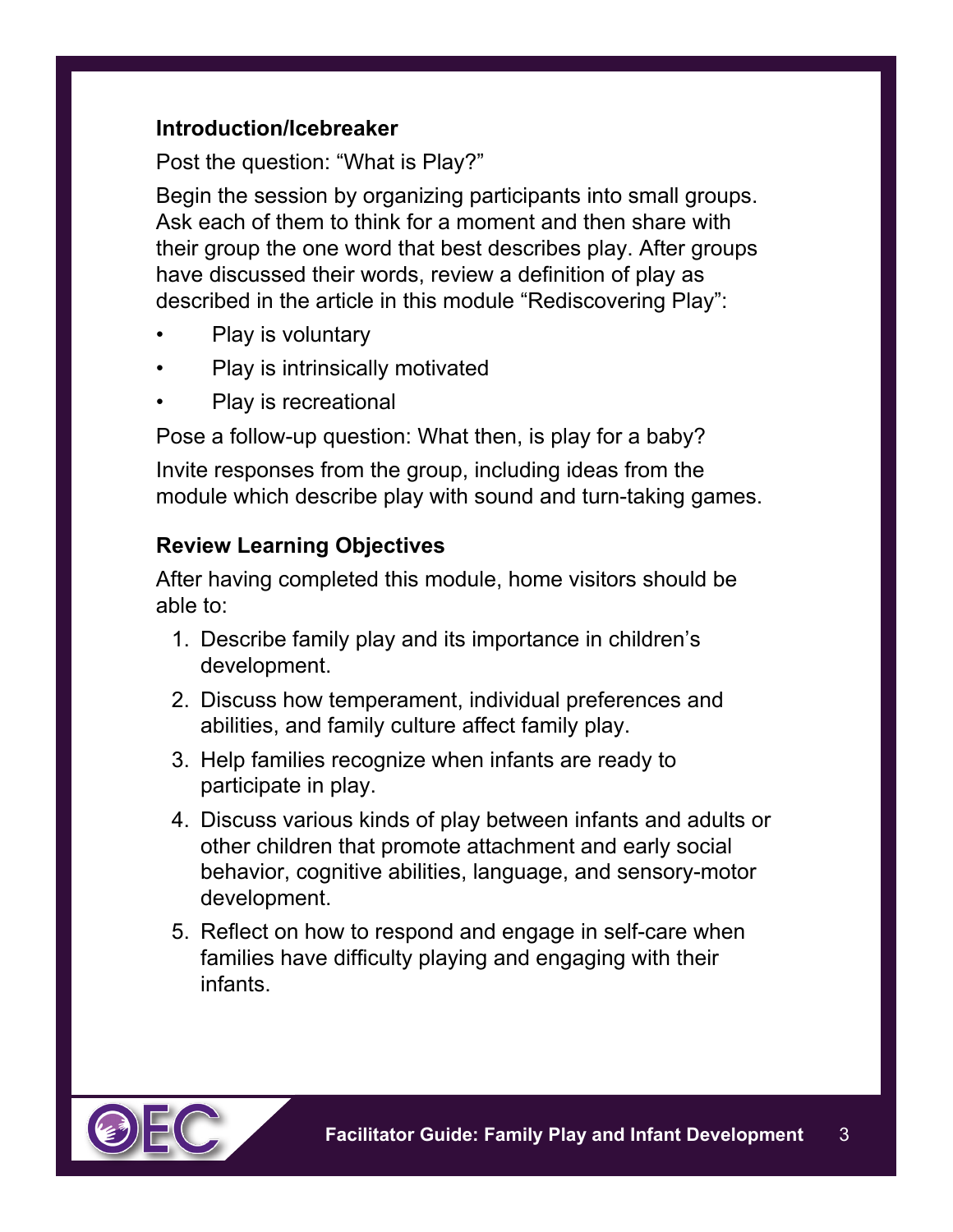### **Self-Select Topics**

Write each of the following items on separate papers and post on walls throughout the room. Allow participants to select the topic of most interest and gather around that question. Provide ample time for the groups to discuss their topic, then signal for their attention and ask each group to share an idea with the whole group for consideration. Facilitate large group discussion.

- *1. Should we assume that adults know how to play with their children? Why or why not?*
- *2. What do parents do when you ask them to play with children as part of the home visit? Are some of them hesitant? Why might they feel uncomfortable doing so?*
- *3. Who plays with babies? When you were young, who were your playmates? (Today it is more common to have fewer or only one child. What implications might this have - for the need of adults to engage in play with children?)*
- *4. How do you explain to families the importance of play?*

## **Review Vocabulary**

In order to review some of the key concepts, use the Crossword Puzzle handout (at end of guide). Have participants work with partners to complete it. Then ask if there are any terms that they found tricky and discuss those items in more detail to provide any needed clarification.

## **Whole Group Discussion**

Provide an opportunity for home visitors to share the strategies they use to help families to learn about their infants' psychological states. Ask them:

*What are some strategies you have used to help families learn to follow their babies' cues? How do you help them know when it is not a good time to play?*

Optional follow-up question:

*In one section of the module, it's mentioned that adults sometimes use playful behaviors to soothe or distract a child who is upset. When is this a good idea? When might it not be a good idea?* 

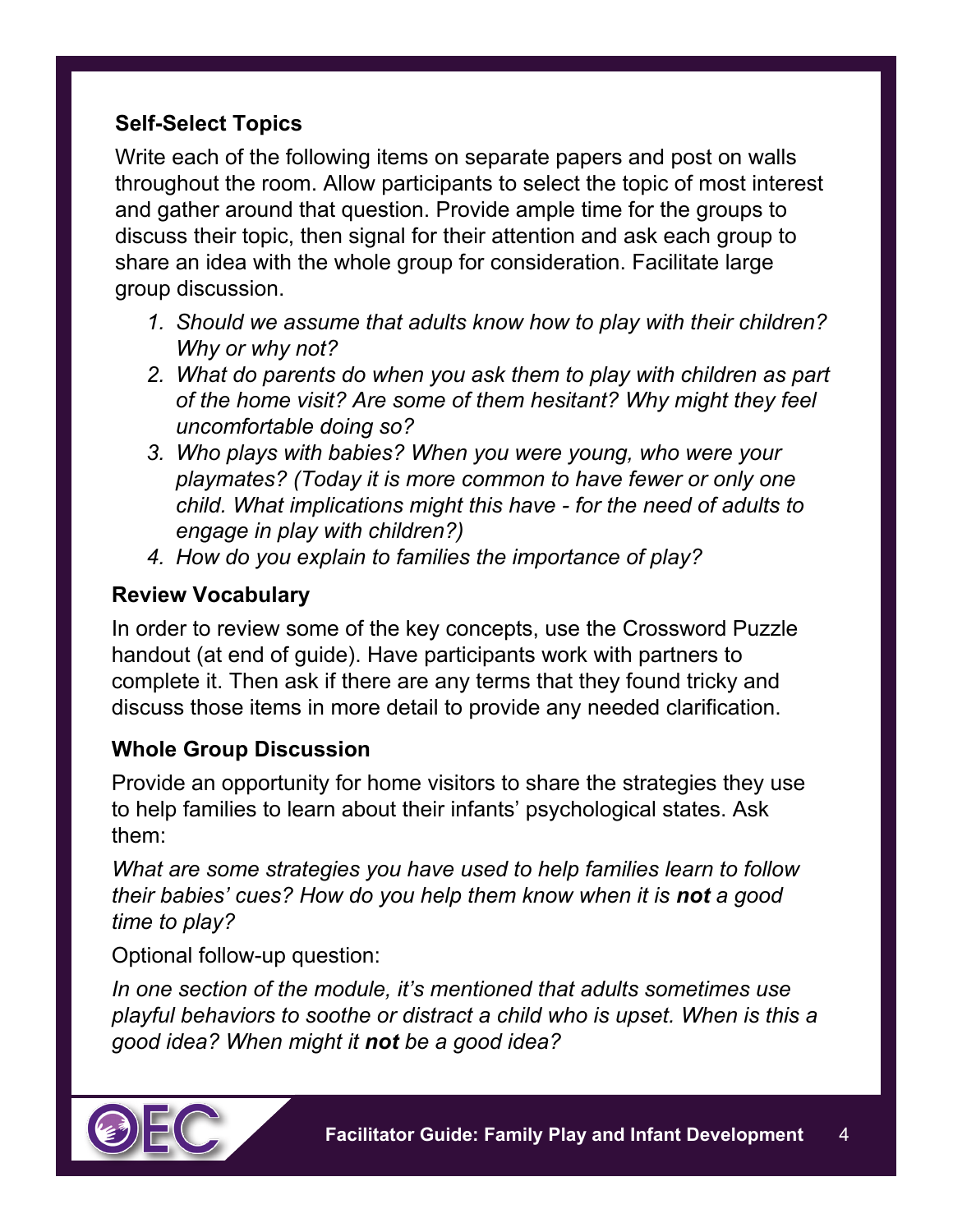### **Think-Pair-Share**

Prompt each participant to think about the following and then share with a partner:

Identify some pros and cons of the home visitor bringing interesting toys vs. using objects found in the home that could inspire play.

Invite a few teams to share with the group.

#### **Whole Group Discussion**

In the module, home visitors are asked to consider activities that would be a good play match. This requires having some sense of what parents might enjoy themselves.

Prompt a conversation: *How do you learn about various family play styles? Does your curriculum allow space to differentiate for each family?*

# **Small Groups**

#### Sharing Games

Provide post-it notes and have each home visitor write down one of their own family's favorite baby games and or songs. In small groups, have them share their notes while posting them on a large piece of paper. Using markers, they can add notes based on the following:

- Describe the roots of that play, if they know.
- Identify the benefits that those games might have for a baby's development (referring back to the concepts from the module).
- Finally, think about the enjoyment factor digging back into some of their favorite moments as a young child, or thinking about their favorite moments with their own children.

Post the completed posters for all to see.

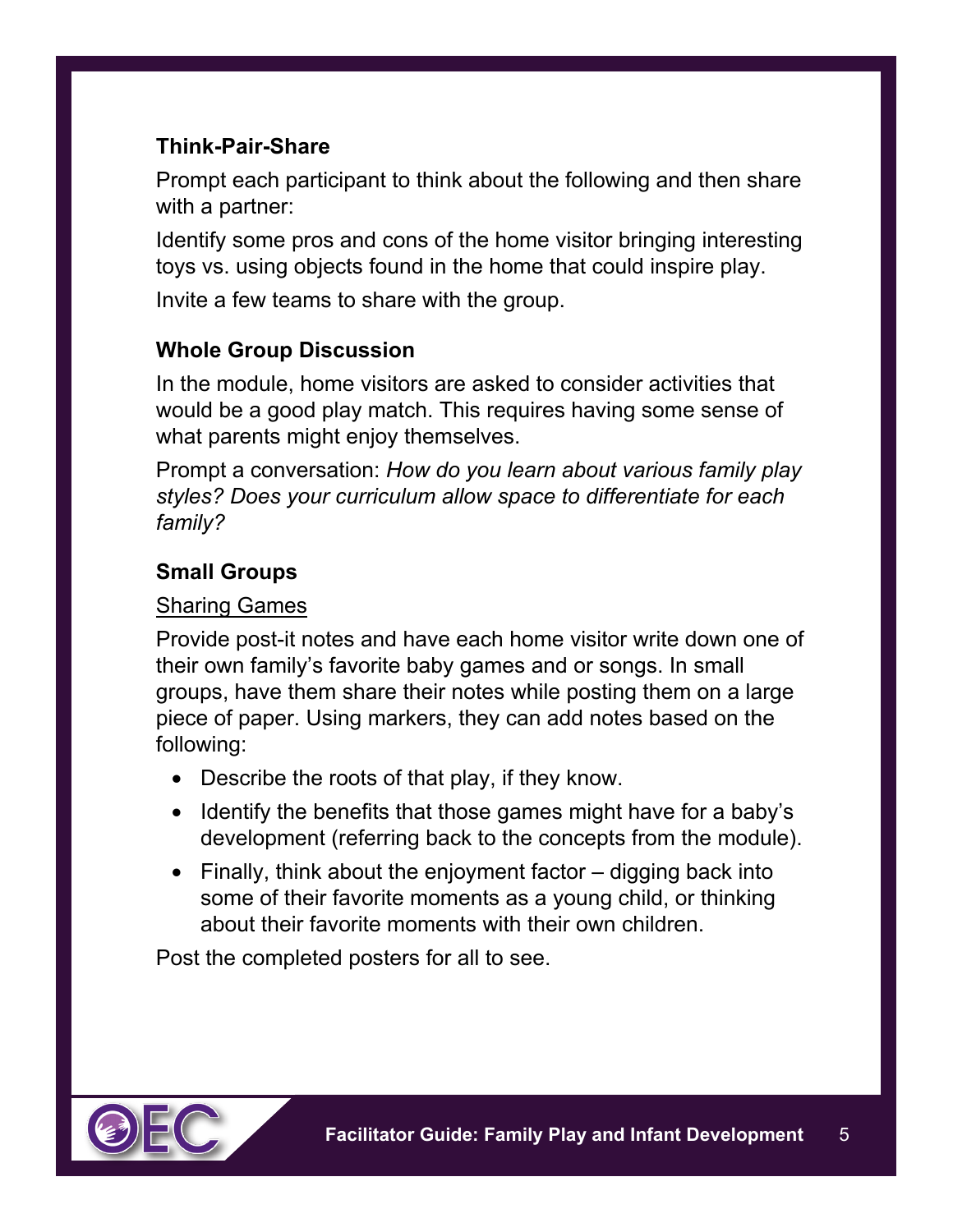#### **Sharing Games Activity wrap-up (whole group):**

What are some implications for how powerful it might be to tap into those kind of interactions for families; the importance of learning about what might be culturally meaningful? In addition, for families that haven't had these fond experiences, contemplate what a gift it could be to introduce that special "thing" that could become someone's most cherished memory one day.

#### **View Video**

Use the video "When Play Isn't Working" from Part 5 of the Module. Rewatch as a group and use as a springboard for discussion.

#### **Personal Reflection**

#### Self-Care

Use the following prompts to encourage reflection:

• *Think about a family you work with or have worked with in the past where you feel like you haven't been as effective as you'd like in supporting their parenting. How have your feelings been affected by your interactions with this family?*

• *What strategies have you used to manage your frustration or worry?* Acknowledge the difficulty of this work and invite home visitors to share either their feelings and/or coping strategies. This exercise provides an opportunity for peer empathy and support.

#### **Role Play**

Group participants into small groups of 4.

- Invite two members of each group to take on a role one as a home visitor, and another as a parent.
- Provide the scenarios (on next page) to each group and allow them to either choose one or identify their own – and then act out how they would approach that situation.
- Pass out copies of the "Guiding Questions" document from Printable Resources section of the module for their review.
- Provide dolls and toys as props.
- Additional participants can observe the interaction and provide feedback.

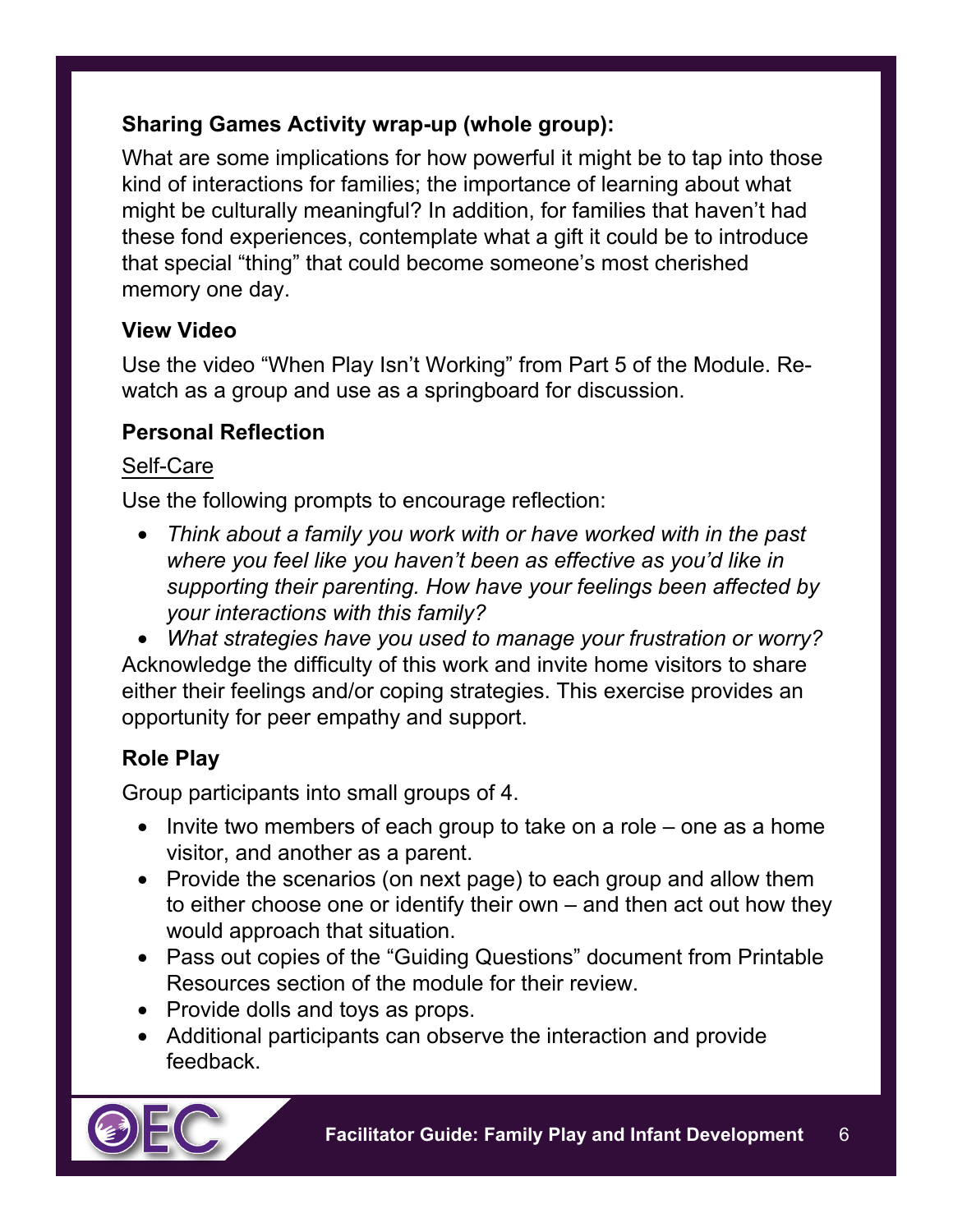#### Scenarios:

- o Conversation with a dad who expresses having a challenge engaging his child who he reports is not interested in playing with him.
- o Supporting a parent in engaging an infant during tummy time and explaining the benefits of this play.
- o Conversation with a frustrated and overwhelmed mom who needs help setting aside time to play with her baby who is showing an interest in playing with her.

After providing ample time for this activity, debrief with each group and invite them to share their insights.

#### **Whole group Discussion**

In the module, home visitors are encouraged not to place too much emphasis on milestone checklists, but rather to focus on supporting secure attachment, play and relationships. Acknowledge that this may be contrary to the expectations of their programs. Ask them to describe ways they are able to incorporate these elements into their work while completing curricular requirements.

#### **Small Groups**

#### Sharing what worked

Ask if anyone in the group tried using the Family Play Log. If so, have them share how that went. Then, within small groups, ask them to share the alternative ways they document and celebrate the play interactions families have throughout the week. They could also brainstorm new ideas to try.

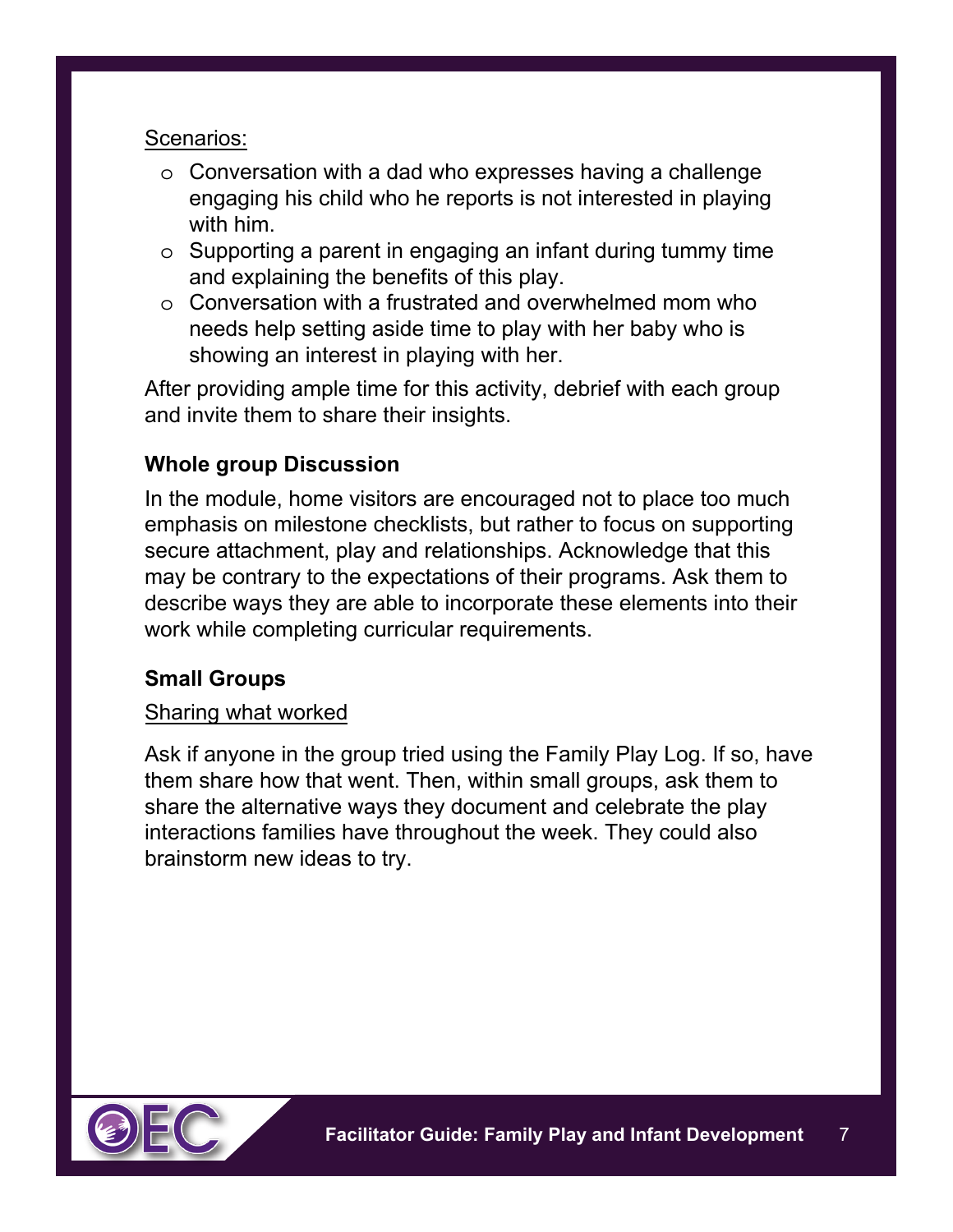#### **Individual Reflection**

#### Play as Self-Care

Provide the following prompts and time for individual reflection and writing:

- *How do you play?*
- *Where do you find time in your day to have fun?*

Provide an opportunity to share.

#### **Action Plan**

Have participants develop an Action Plan:

- *What 3 things from this session will you try with families in the next week?*
- *Also, set one goal for your own self-care.*

#### **Closing**

"The Importance of Family Play"

Show this video from Part 1 of the module. Commend home visitors for their efforts to encourage family play and for supporting children's healthy development.

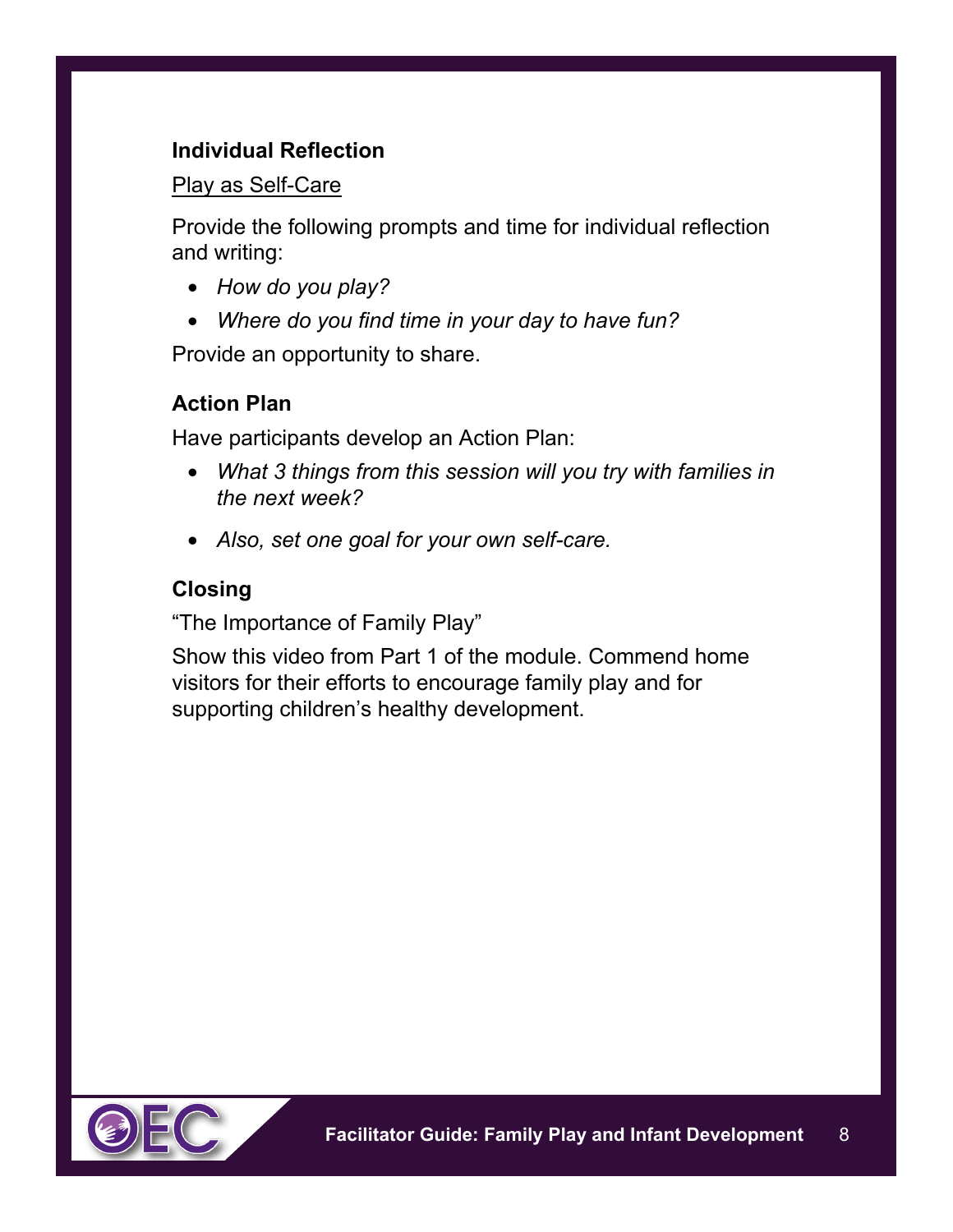#### **Additional topics for discussion**

#### Dual-Language Learners

The module encourages support for dual language learning. What do home visitors think of this idea? Invite to share ways that they support families to use their primary languages with their babies.

#### Gender Differences in Play

Discuss the importance of including fathers and supporting their unique play styles and contributions to their babies' development.

#### Brain Development

The practice of home visitors may be enhanced if they knew some of the brain science behind "serve and return." You may want to provide an article or show a video on this topic.

*This document was created for the Connecticut Office of Early Childhood by the Center for Early Childhood Education at Eastern Connecticut State University with contributions from Doug Edwards. The document is meant to support facilitated discussion groups for home visitors who have completed the online learning module.*



**Facilitator Guide: Family Play and Infant Development**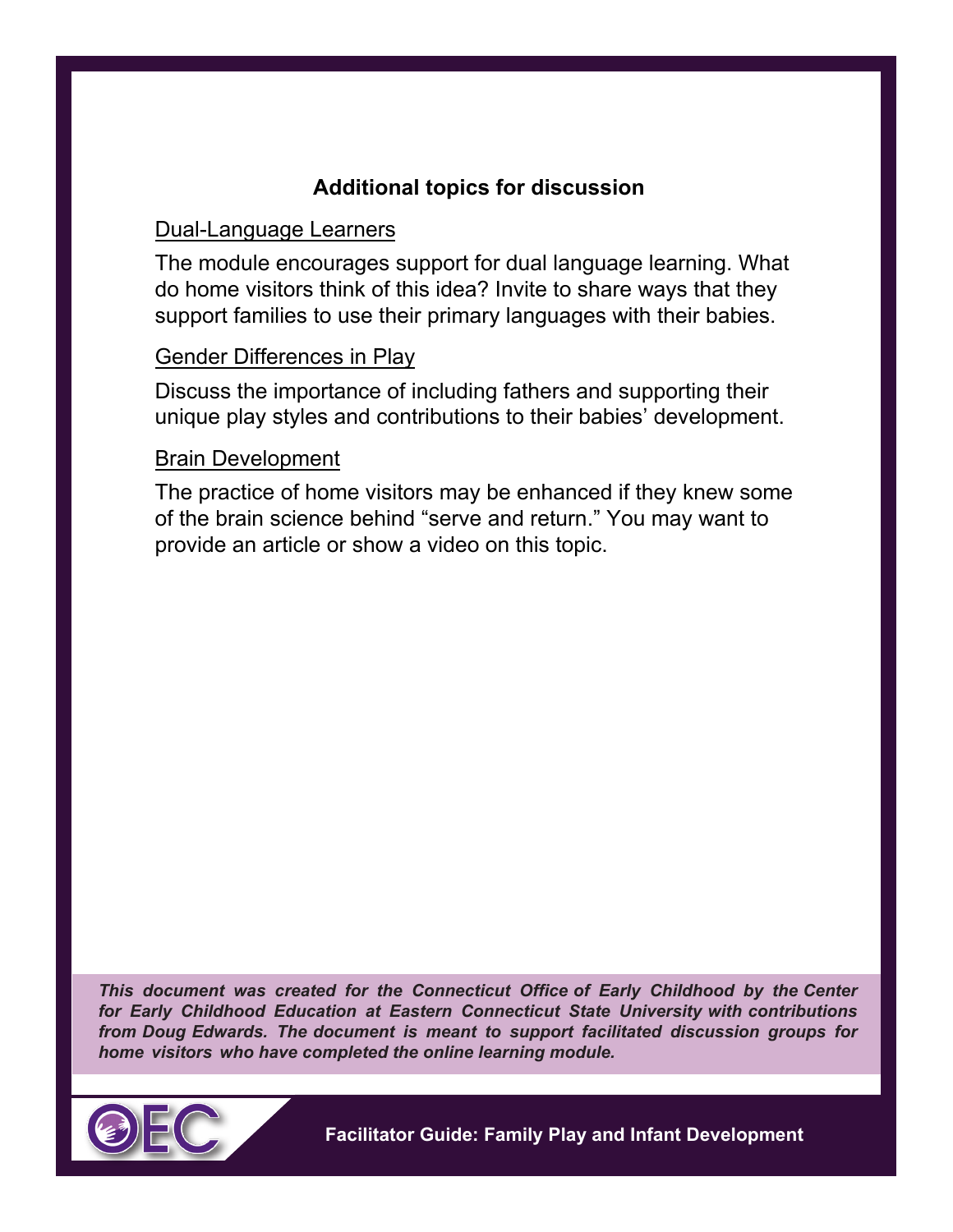# Family Play and Infant Development Crossword Puzzle



#### **Across Down**

- **4.** The sounds of language.
- **5.** An understanding, usually emerging
- between 8 and 12 months of age, that objects still exist even if they cannot be seen. *(two words)*
- **6.** The style in which various families and cultures communicate with each other. *(two words)*
- **7.** A process in which infants become so familiar with objects or events that they show disinterest in them.
- **9.** When an adult and infant mimic each other's actions and/or sounds. *(two words)*
- **10.** A set of brain functions that are responsible for regulating mental action i.e. attention, memory, and self-regulation. *(two words)*

- **1.** A special form of language that parents around the world speak to children that may include exaggerated intonations.
- **2.** An action in which an infant performs a movement or vocalization, gets a response, and then repeats it back. *(two words)*
- **3.** The intrinsic drive to master a new skill, frustration and challenges.*(two words)*
- **8.** a psychological state in which infants are very attentive to what others are saying and doing.

#### **Word Bank**

alert circular reaction cultural discourse executive function habituation mastery motivation mutual imitation object permanence parentese phonology